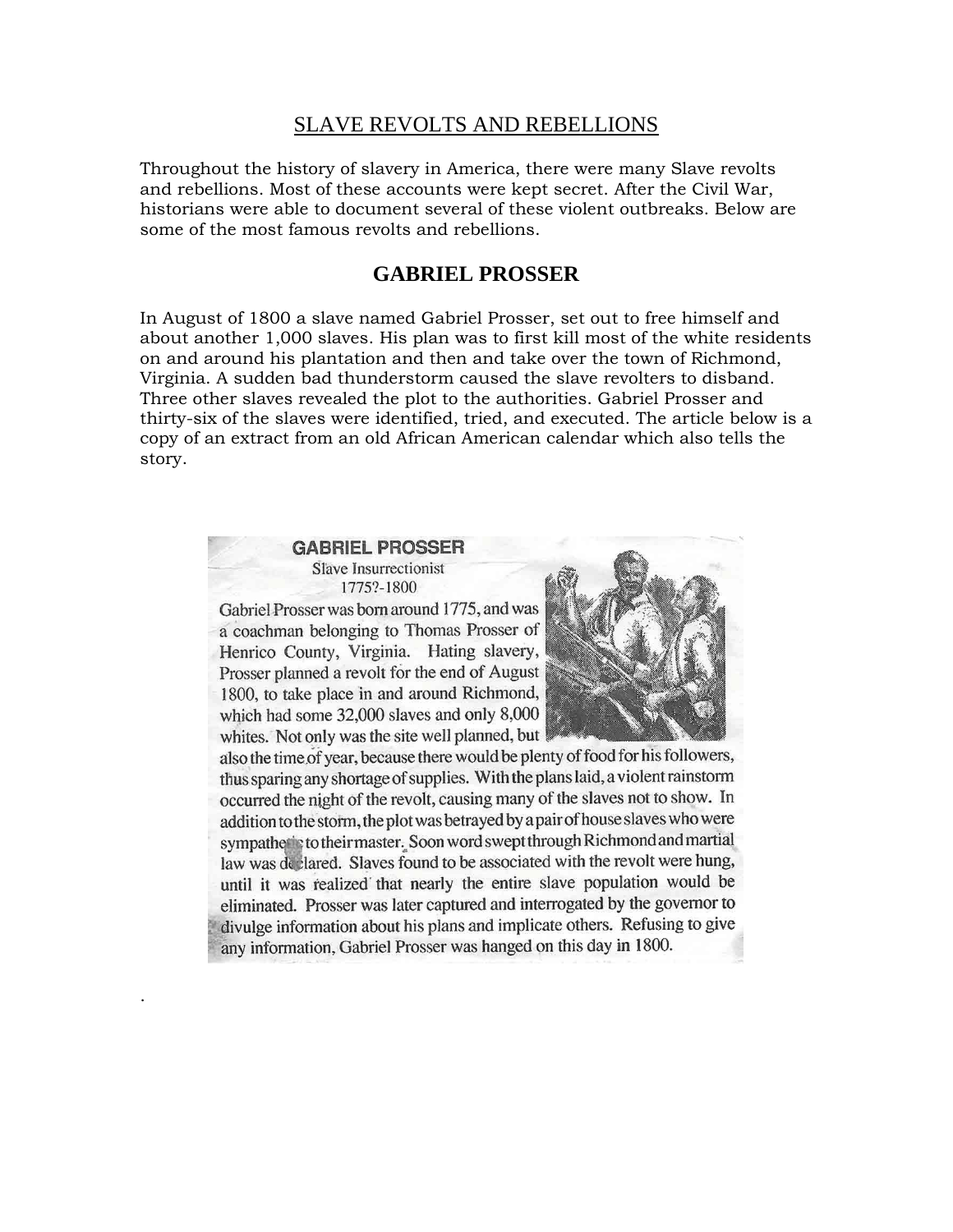## **DENMARK VESEY**

In 1800, Denmark Vesey had become a freed slave. He was so disturbed by the practice of slavery that he wanted to destroy all evidence of its existence. He wanted to begin a full-scale war against those who owned slaves. He wanted to raise an army consisting of slaves and abolitionists. His first step was to kill white slave owners in the city of Charleston, South Carolina. In 1822, after several years of planning, Vesey's idea to attack and "liberate" the city was revealed. A forced confession led to Vesey and several of his co-conspirators' being arrested. All of them were tried and hung. South Carolina then passed laws to bar free Blacks from entering the state as a consequence of Denmark Vesey's alleged plot.

# **DENMARK VESEY** Slave Insurrectionist 1767-1822 Denmark Vesey was born in 1767, in Charleston, South Carolina, as a slave to Captain Vesey. He sailed for 20 years with his master to the Virgin Islands and Haiti. After winning a \$1,500 lottery, Vesey purchased his freedom for \$600. A religious man, Vesey soon became minister of a Methodist church in Charleston. It was through his church that he began to: recruit supporters for his planned slave revolt on Charleston. With the plan set to go into operation on the second Sunday in July 1822, Vesey's plan was

revealed by a slave who alerted white authorities. Reacting quickly, hundreds of Blacks were rounded up, including Vesey, who was captured after a two day search. Unable to deny his intent to overthrow the city during his trial, Vesey was hanged on this day in 1822.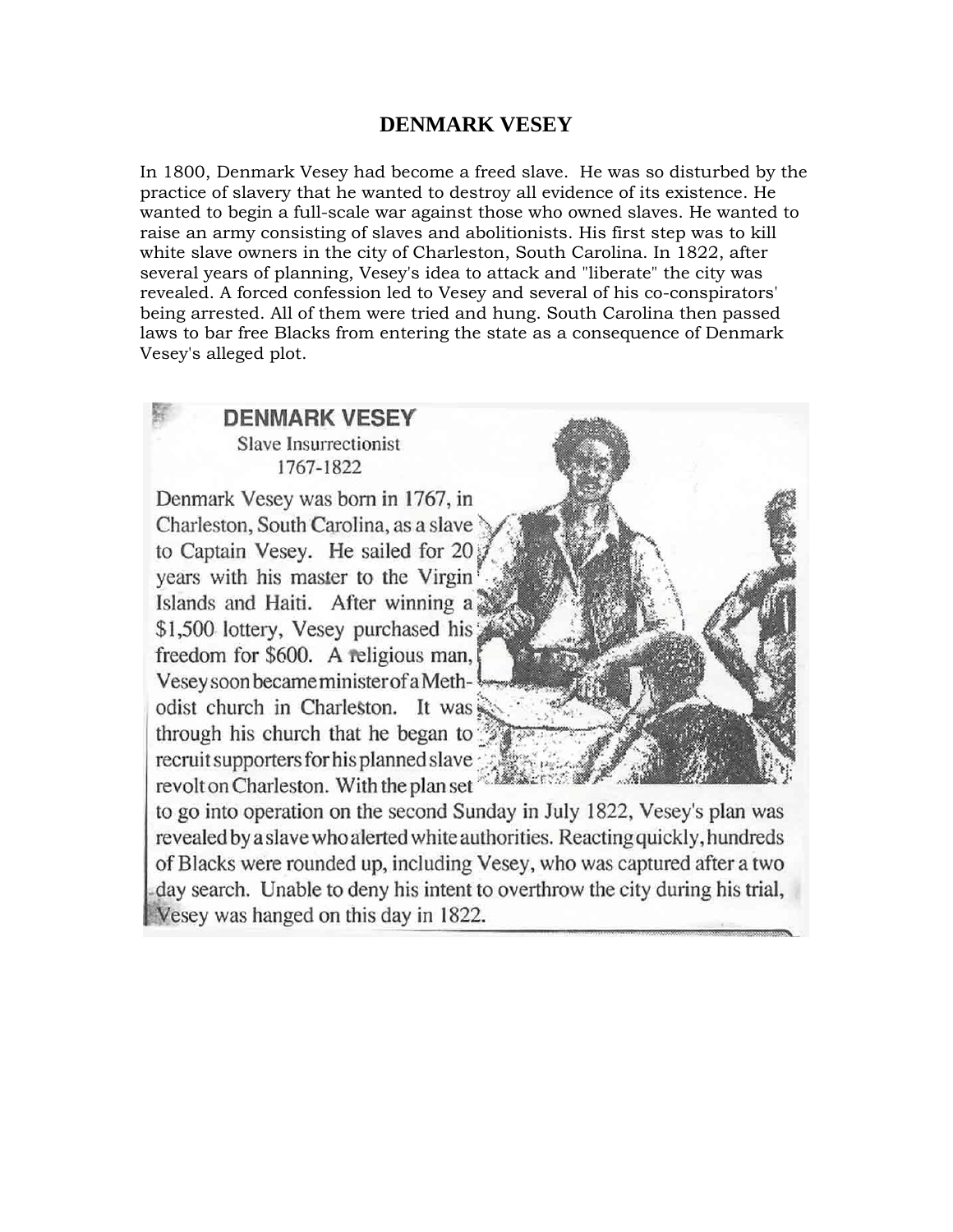# **NAT TURNER**

Nat Turner was a 31 year old preacher to the slaves devised a plan of "terror and devastation." He lived on a plantation in Southampton County in Virginia. His organized revolt became America's most famous and violent act involving slave resistance.

Turner was a religious fanatic who had a belief that he was the "chosen one" to free himself and all of the other slaves in his community. On August 21, 1831, Nat Turner and six other slaves went on a rampage and killing spree. They first killed Turner's plantation master and his family.

As news of Turner's revolt quickly spread, more slaves rebelled and joined in his plight. Nat Turner and his followers killed total of 60 white slave owners, their wives and children.

Federal and Virginia state troopers were called out to put down the rebellion caused by this band of roving slaves. Most of Turner's accomplices were killed by the troopers. Other slaves not connected to the rebellion were also killed. By the time the confrontations had finished, there were over 100 slaves killed.

Nat Turner escaped. He hid out in the local swamps for three months until he was finally captured by the authorities. After he was captured he was put on trial, found guilty of murder and promptly executed on October 30, 1831.



Copy of newspaper report on Nat Turner's Revolt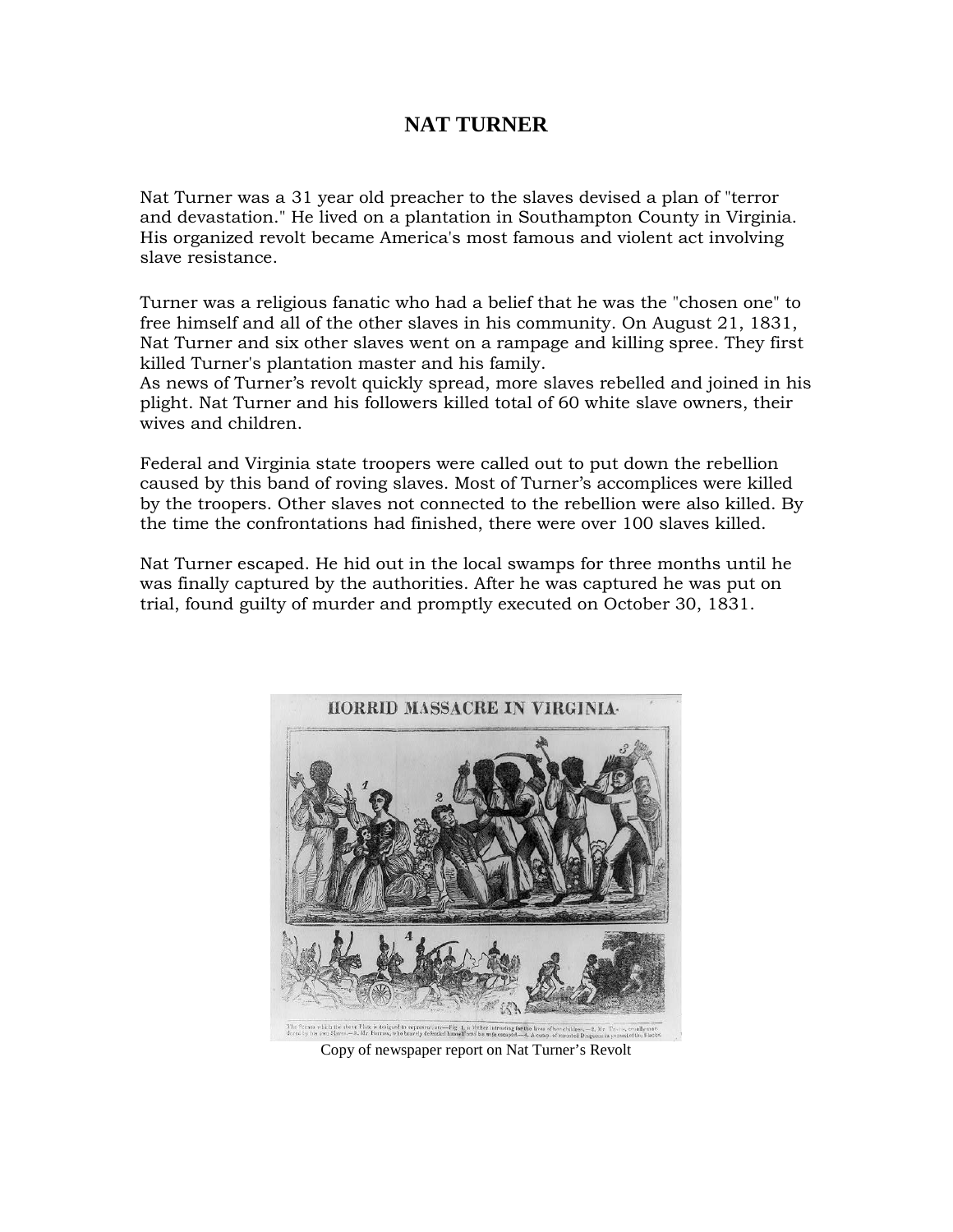## THE AMISTAD INSURRECTION (MUTINY)



In 1839, The *La Amistad*, a Spanish slave ship, was carrying a cargo of 53 captive slaves (49 men, 1 young girl, and 3 children), all previously taken from the African country of Sierra Leone. They belonged to the Mende village in this region of West Africa. The insurrection started when the ship was taking the slaves from Cuba to a slave market in South America. *La Amistad* was sailing in the Caribbean when Singbe, a 25 year old African, later given the Spanish name Joseph Cinque, was able to free himself and the other captives from their chains. During the dark night, they went on deck and killed the captain and his cook. Two other crew members were saved. They were instructed by Cinque to turn the ship back toward Africa. Instead of going toward Africa, the ship was steered to the shores of Montauk, Long Island. Here the ship docked for food and water. It was noticed by the American navel ship, *U.S.S. Washington*. The captain, Richard Meade, ordered the ship to dock over at New London, Connecticut on August 27, 1839. The ship did not dock at the closes port, being New York as slavery was illegal in the state. Connecticut still had not abolished slavery at that time.

The Amistad Insurrection brought the issue of slavery to the attention of many more free Americans. A trial was to take place in Connecticut. The abolitionists were looking for evidence of cruelty and the evil profiteering involved in slavery. They wanted to use this case to finally abolish slavery in America.

An 18 month legal battle ensued, and the black Africans did not seem to have a chance of gaining their release. They had been accused of murder and mutiny aboard the ship. The intention was to try them in a court of Law and send them back to slavery in Cuba. Both the Cubans and the Spanish government were diplomatically trying to force President Martin Van Buren to put aside any conflicts that existed between America and Spain, and send these "murderous Africans" back to the slave port in Cuba. The technicality was that Spanish law "had by 1817 prohibited the importation of slaves into any of its territory, including the colony of Cuba."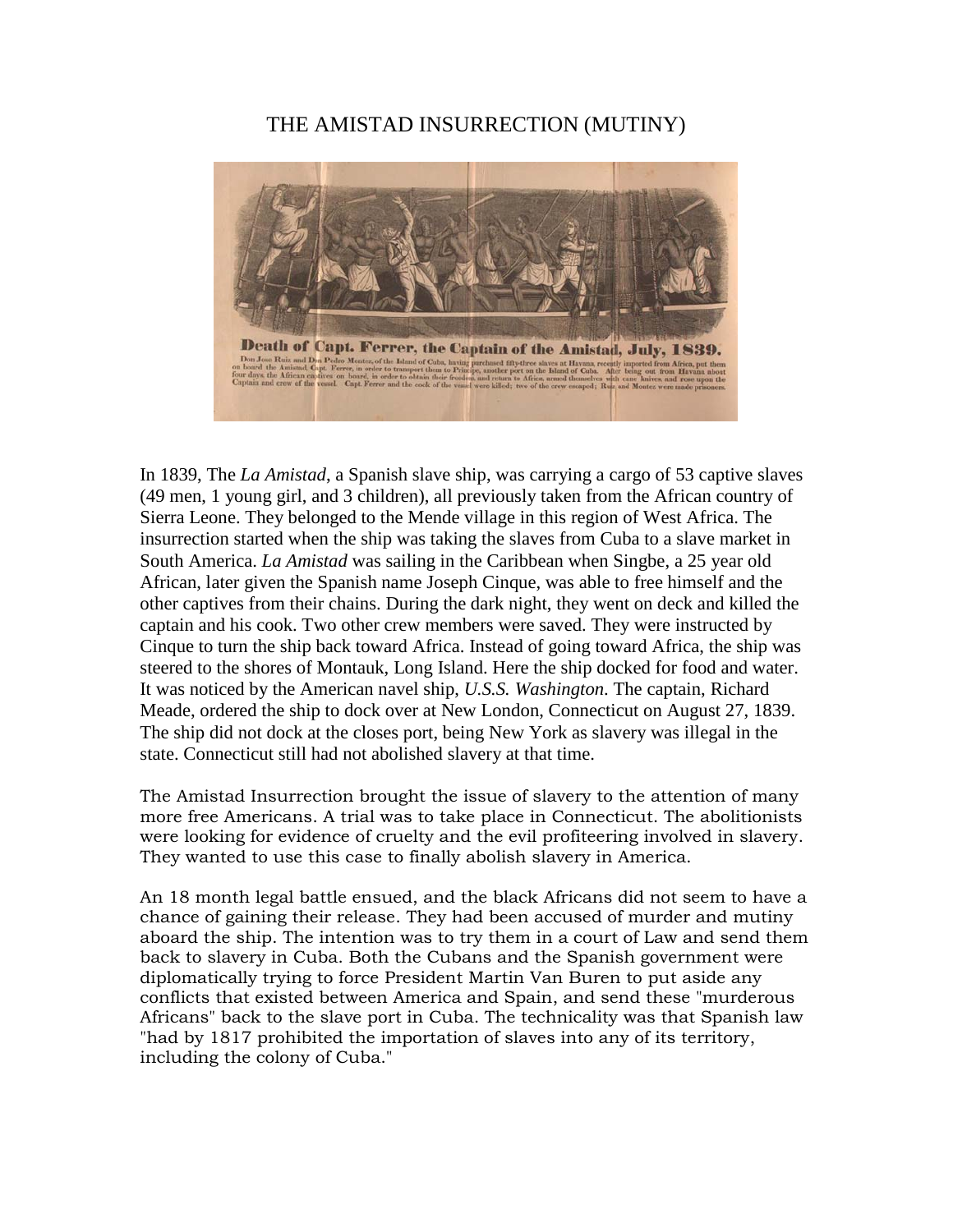*La Amistad* escalated into one of America's most fascinating court cases. Attorney Roger Sherman Baldwin of New Haven, Connecticut was able to find a translator of the Mende language. He was then able to document Cinque's and the other slaves' journey. They told a story that began with their capture in Africa and then being put into the hold of the Portuguese Slave ship, the *Tecora*. They were then sent via the middle passage to Cuba. After a short stay in Cuba they were then loaded into the hold of *La Amistad* for the second party of their journey. It was now that the mutiny took place.

The highest point of the Amistad incident came when the case reached the U.S. Supreme Court, and former U.S. President John Quincy Adams, at 73 and nearly blind, was persuaded into fighting the case. Adams was allowed to take the stand. He then gave 8 1/2 hours of shrewd testimony that eventually won an acquittal of the trial.

### Part of his testimony included the statement that: **"They were illegally enslaved, their papers were forged and they were never Spanish speaking Cuban slaves."**

The verdict released Cinque and the 35 surviving Mende Africans. Before leaving Connecticut, Cinque, with his interpreter, spoke at several abolitionists' meetings. The money that was raised from these events and a large donation received from the Congregational Church of Farmington Connecticut helped the Africans pay for their voyage back to Sierra Leone in November, 1841.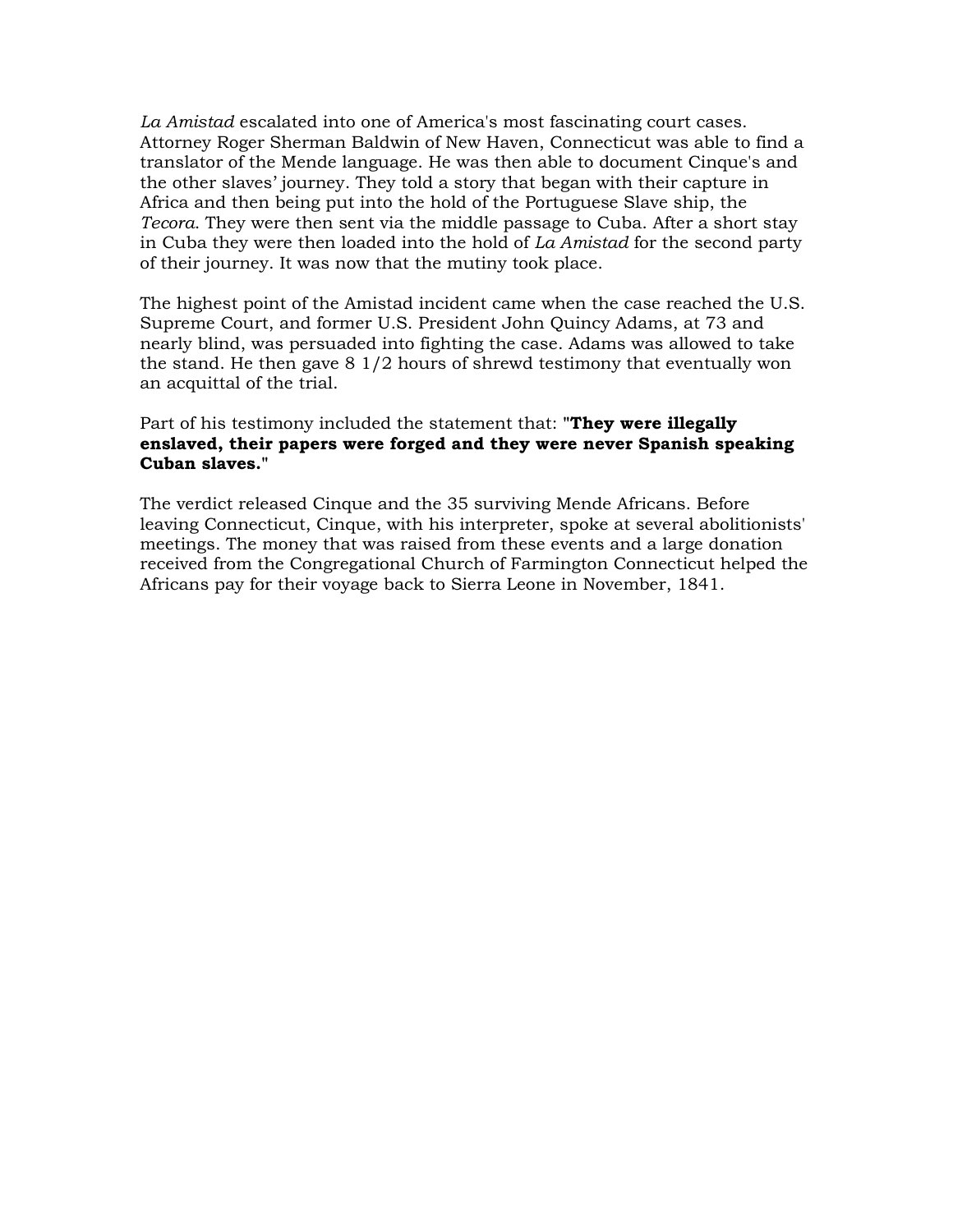### JOHN BROWN AND THE RAID ON HARPER'S FERRY

In 1859, John Brown, a rigid white abolitionist from Kansas took his campaign and belief about slavery and tried to resolve the issue by the use of violence. He believed that violence could be used as he had read many biblical scriptures in the Old and New Testaments of the *Holy Bible*. He was convinced that where it was written that "Without blood there is no remission of sins" he could execute his violent acts and be innocent for his actions in a court of law. The Holy Bible could justify his killings.



John Brown

His plan was to first attack the Federal Armory at Harper's Ferry, Virginia. He was going to steal all of the ammunition and weapons and then go on a rampage across the surrounding areas. Anyone who stood in his way and did not allow him to free the slaves would be killed.

October 17, 1859 twenty-two men, led by John Brown, cut the telegraph wires so no one could signal for help and then broke into the armory. News of the break-in did reach Colonel Robert E. Lee (who later became Confederate General Lee) who was stationed in a nearby garrison. He was summoned to the armory with his troops to engage with the abolitionists.

The raiders held out for a day and a half. Lee's troops finally stormed the armory, and ten of Brown's men were killed. Two of John Brown's sons died in the attack along with four out of the five black volunteers who took part in the raid (Shields Green, Lewis Leary, John Copeland, Dangerfield Newby).

By a miracle, the last black volunteer, Osborne Anderson, escaped. He would later join the Union Army and fight in the Civil War (1861-1865). In addition to Anderson, four other white raiders also escaped.